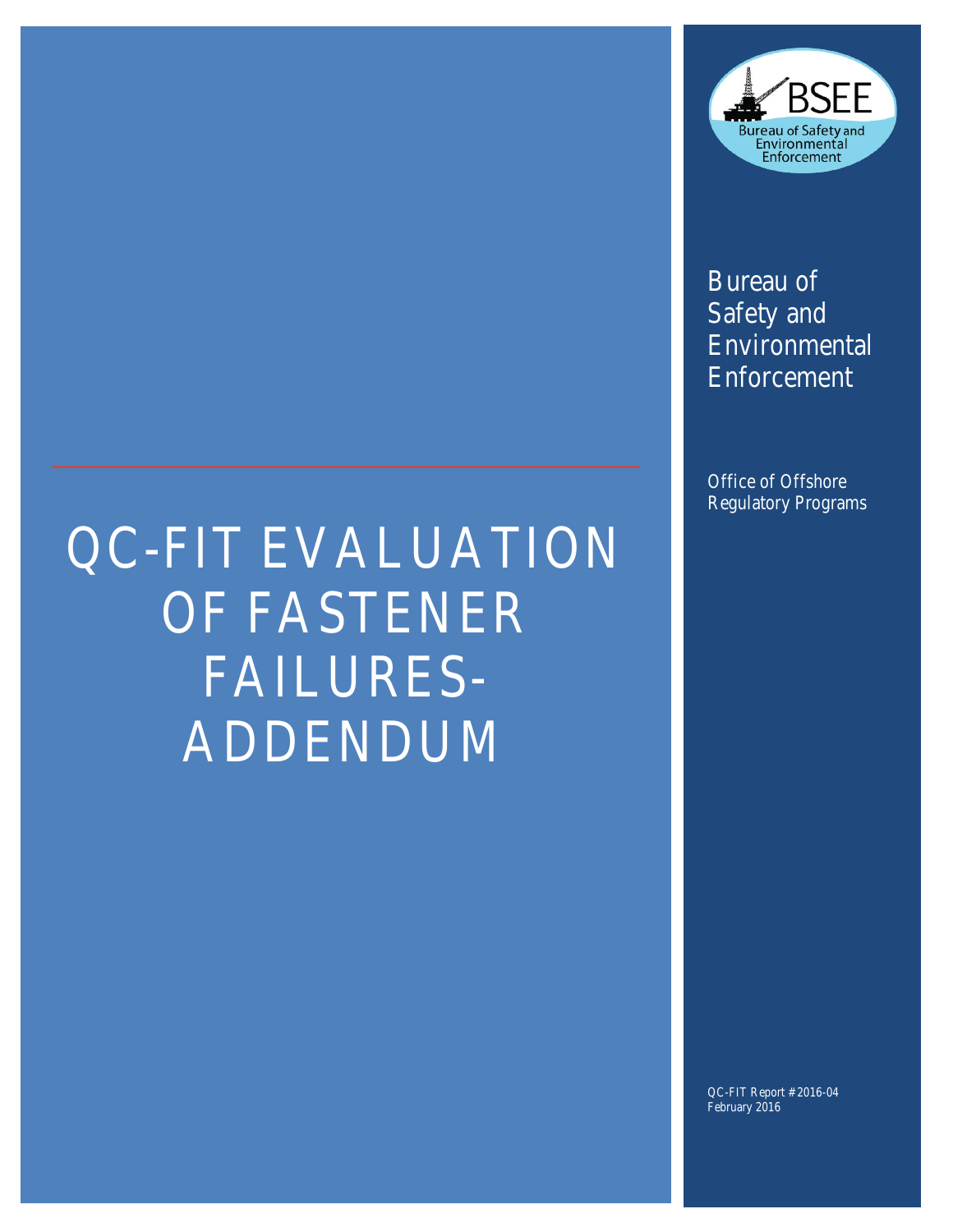# **EXECUTIVE SUMMARY**

In February of 2014, during pre-deployment testing, a lower marine riser package (LMRP) connector leak was observed and as a result, new connector and fasteners were installed on the blowout preventer (BOP). The fasteners were in service for four months after being replaced during a previous planned maintenance period. On June 30, 2014, while conducting scheduled between well maintenance on a rig's BOP, a subsea engineer discovered a loose fastener<sup>[1](#page-1-0)</sup> on the American Petroleum Institute (API) flange of the hydraulic LMRP connector. Subsequent inspections identified that nine of twenty fasteners were found to have failed on the hydraulic connector flange. The fasteners were adjacent to one another, encompassing nearly half of the hydraulic connector flange connection. Prior to the between well maintenance, the drilling contractor was conducting drilling operations at the Mississippi Canyon (MC) 776 lease block, located in 5,720 feet of sea water. There was no reported injury to personnel or hydrocarbon spill related to the failure of the fasteners.

Following the discovery of the fastener condition on June 30, 2014, BSEE convened the Quality Control Failure Incident Team (QC-FIT) on July 2, 2014 to conduct a technical evaluation of the equipment involved. The team needed to determine if there were global quality assurance/quality control (QA/QC), technology, safety, or environment concerns that required further action by BSEE and/or industry related to the design and use of subsea fastener equipment on the Outer Continental Shelf (OCS). This technical evaluation also compared the June 30, 2014 discovery to a similar fastener failure that occurred on the Transocean Discoverer India at Keathley Canyon (KC) 736 on December 18, 2012. A QC-FIT Evaluation of Connector and Bolt Failures report published in August of 2014 at the following website:

[http://www.bsee.gov/uploadedFiles/BSEE/Inspection\\_and\\_Enforcement/Accidents\\_and\\_Incident](http://www.bsee.gov/uploadedFiles/BSEE/Inspection_and_Enforcement/Accidents_and_Incidents/QC-FIT_Reports/Bolt%20report%20Final%208-4-14.pdf) [s/QC-FIT\\_Reports/Bolt%20report%20Final%208-4-14.pdf](http://www.bsee.gov/uploadedFiles/BSEE/Inspection_and_Enforcement/Accidents_and_Incidents/QC-FIT_Reports/Bolt%20report%20Final%208-4-14.pdf)

The MC 776 incident exhibits similarities to the KC 736 incident evaluation, as well as 2003 fastener failure incidents in which bolts and inserts (nuts) that secured the drilling riser failed and resulted in the riser separating from the assembly. The recurrence of these types of incidents warrants BSEE's continued concern for the risk of future fastener failures on the OCS.

This QC-FIT evaluation consisted of meetings with the operator, contractors, and original equipment manufacturers (OEMs); reviews of reports of similar incidents; and reviews of applicable technical documents and industry standards. These activities provided significant information on the material properties of fasteners used in subsea applications, corrosion fracture behaviors, manufacturing processes and protective coatings for fasteners' in environments similar to those of this application. A comprehensive recommendations list is outlined at the end of this report. These recommendations are applicable to fasteners used for subsea equipment.

 $\overline{a}$ 

<span id="page-1-0"></span><sup>&</sup>lt;sup>1</sup> Bolts and connectors are referred to as fasteners throughout the report.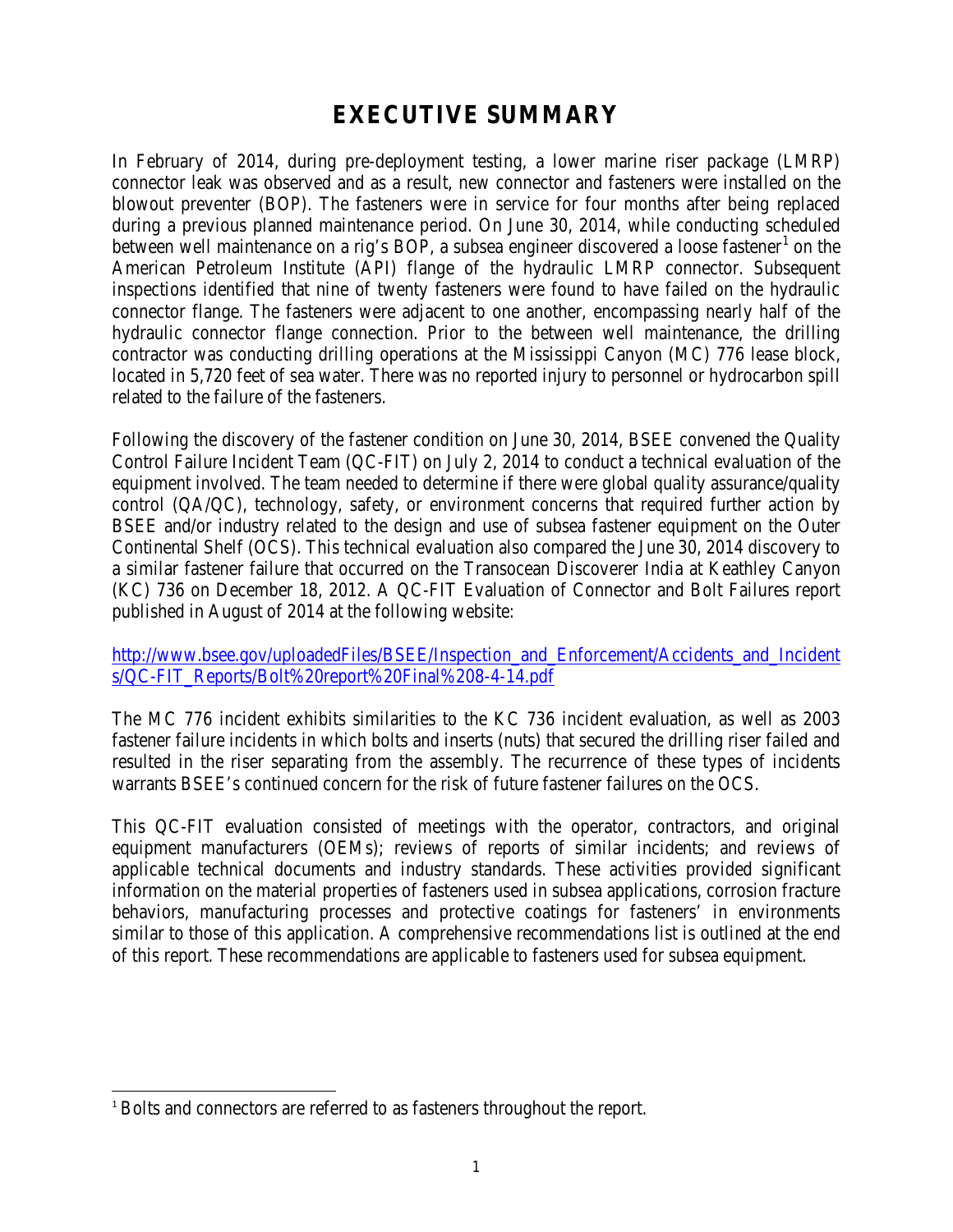Summarized key findings and recommendations are:

- The MC 776 QC-FIT technical evaluation has similarities to the previous KC 736 QC-FIT technical evaluation including: failure of the fasteners, concerns with fastener hardness and coatings, environmentally-assisted-corrosion fastener failures, use of the latest editions of the industry standards related to fasteners, and oversight of second- and third-tier subcontracted vendor nonconformance to the OEM specification.
- Existing industry practices and BSEE regulations related to QA/QC and quality management systems may not be adequate to ensure that components are manufactured as "fit for service" at all levels of the manufacturing supply chain. Industry should: (1) ensure that API Specification (Spec) Q1 contains sufficient controls over second- and third-tier vendors, (2) ensure that the API monogram program provides sufficient audit mechanisms to ensure that OEMs are in full compliance with API Spec Q1, and (3) review current regulations and standards<sup>[2](#page-2-0)</sup> to ensure that the sections on mechanical integrity and contractor qualification are sufficiently robust.
- Industry should perform a comprehensive review of industry standards related to fasteners and develop consistent guidance for ideal material property requirements for subsea fastener manufacturing. The review should also include a comprehensive analysis of manufacturing best practices and environmental service conditions for subsea fasteners.
- BSEE should consider incorporating API Spec 20E First Edition, August 2012 "Alloy and Carbon Steel Bolting for Use in the Petroleum and Natural Gas Industry" into regulations to provide consistency in material property requirements for use of subsea fasteners on the OCS.
- The failure mechanism of the subsea fasteners is not fully understood. Industry and/or BSEE should perform technical studies to evaluate the combined effect of fastener material properties, coatings, and load and environmental conditions to better understand fastener performance and prevent such failures from happening in the future. It should be noted that due to the natural dissipation of hydrogen, direct evidence of a hydrogen embrittlement (HE) failure is not possible. Other possible causes of a brittle fracture of the fasteners were not evaluated, and environmentally-assisted cracking (EAC) was the likely failure mode of the fractured studs. There are well established laboratory analysis protocols to study the brittle fracture of steel. Micro-cracks were also observed at the root of the threads in some of the samples analyzed, which would be due to inadequate heat treatment procedures that contributed to premature failure of the fasteners under normal loading condition.

 $\overline{a}$ 

<span id="page-2-0"></span><sup>&</sup>lt;sup>2</sup> Current safety and environmental regulations are defined in 30 CFR part 250, Subpart S, Regulations for Safety and Environmental Systems (SEMS), October 2010, and standards in API RP75 Third Edition, May 2008, "Recommended Practice for Development of a Safety and Environmental Management Program for Offshore Operations and Facilities."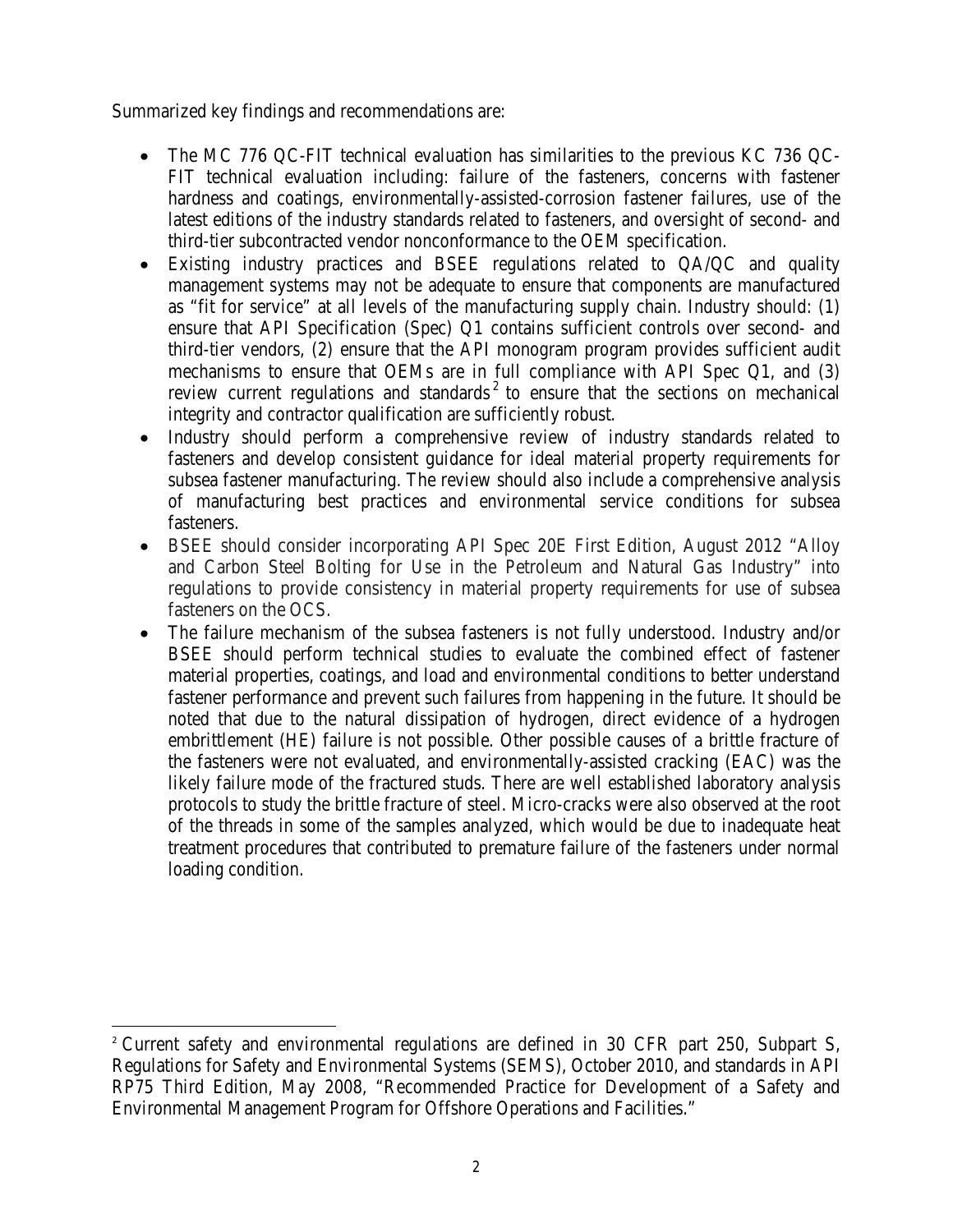### **TABLE OF CONTENTS**

# <span id="page-3-0"></span>**LIST OF FIGURES & TABLE**

#### **FIGURES**

# <span id="page-3-1"></span>**TABLE**

| Table 1: Measured hardness values of fasteners (as recorded by third-party testing laboratory)  18 |  |  |  |
|----------------------------------------------------------------------------------------------------|--|--|--|
|                                                                                                    |  |  |  |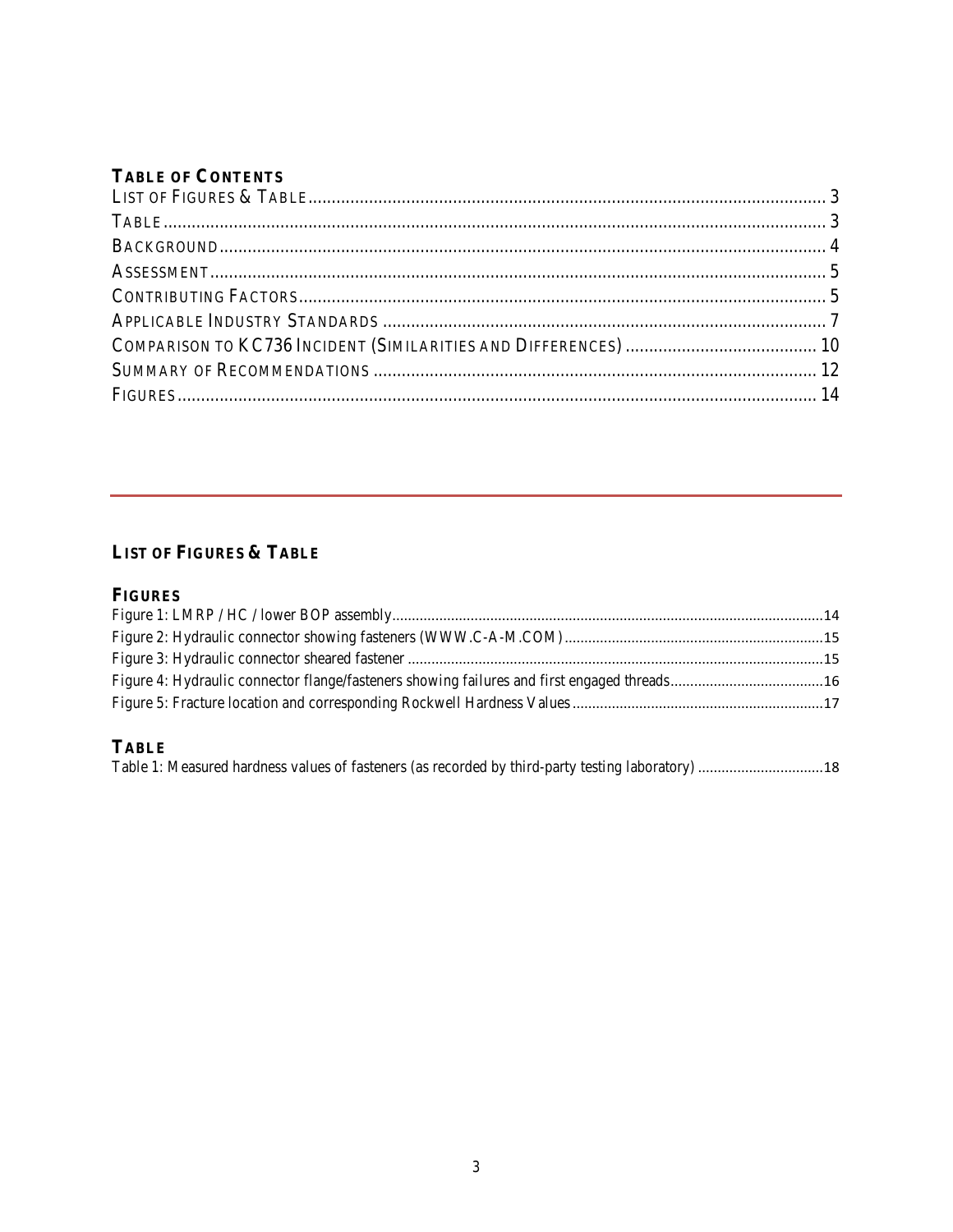# <span id="page-4-0"></span>**BACKGROUND**

 $\overline{a}$ 

In February of 2014, during pre-deployment testing, a lower marine riser package (LMRP) connector leak was observed and as a result, new connector and fasteners were installed on the blowout preventer (BOP). The fasteners were in service for four months after being replaced during a previous planned maintenance period. On June 30, 2014, while conducting scheduled between well maintenance on a rig's BOP, a subsea engineer discovered a loose fastener on the American Petroleum Institute (API) flange of the hydraulic LMRP connector. Subsequent inspections identified that nine of twenty fasteners were found to have failed on the hydraulic connector flange. The fasteners were adjacent to one another, encompassing nearly half of the hydraulic connector flange connection. Prior to the between well maintenance, the drilling contractor was conducting drilling operations at the Mississippi Canyon (MC) 776 lease block, located in 5,720 feet of sea water. There was no reported injury to personnel or hydrocarbon spill related to the failure of the fasteners.

The hydraulic connector (HC), which is located in between the lower marine riser package (LMRP) and lower blowout preventer (LBOP), secures the LMRP to the LBOP (Figure 1). The twenty fasteners on top of the HC (see Figure 2) secure the HC to the bottom of the upper annular in the LMRP, and nine of those the twenty fasteners on the HC failed (Figure 3). Eight of the failed fasteners fractured at the first engaged thread, located below the upper annular flange (see Figure 4). One fastener failed below the nut on the top of the upper annular flange.

The operator, the drilling contractor, the BOP OEM, and an independent third-party laboratory conducted a root cause analysis (RCA) investigation into this failure. The RCA report concluded that an unapproved third-tier subcontracted vendor failed to follow the requirements of the OEM heat treatment and material specification requirements impacting the fasteners' material properties, resulting in fracture due to environmentally-assisted cracking (EAC).<sup>[3](#page-4-1)</sup> BSEE agrees in part with the RCA findings; however, the specific damage mechanism for the failure, as hydrogen embrittlement (HE) or hydrogen stress cracking (HSC), was not determined despite the existence of well-established laboratory analysis protocols for studying the brittle fracture of steel. It should be noted that due to the natural dissipation of hydrogen, it is impossible to observe direct evidence of a HE failure. Many potential causes of a brittle fracture of the fasteners were evaluated by the testing laboratory, which identified EAC as the likely failure mode after extensive review of the fracture studs. Micro-cracks were also observed at the root of the threads in some of the samples analyzed, which would be due to inadequate heat treatment procedures and which contributed to premature failure of the fasteners under normal loading conditions.

The RCA also determined that the subcontracted vendor's non-compliance to the QA/QC processes led to deviations from the OEMs manufacturing specification.

<span id="page-4-1"></span><sup>&</sup>lt;sup>3</sup> Environmentally-assisted cracking refers to the phenomenon in which a material failure (generally a fracture or crack) occurs due to tensile stress and environmental conditions, such as the presence of liquid and/or corrosive substances.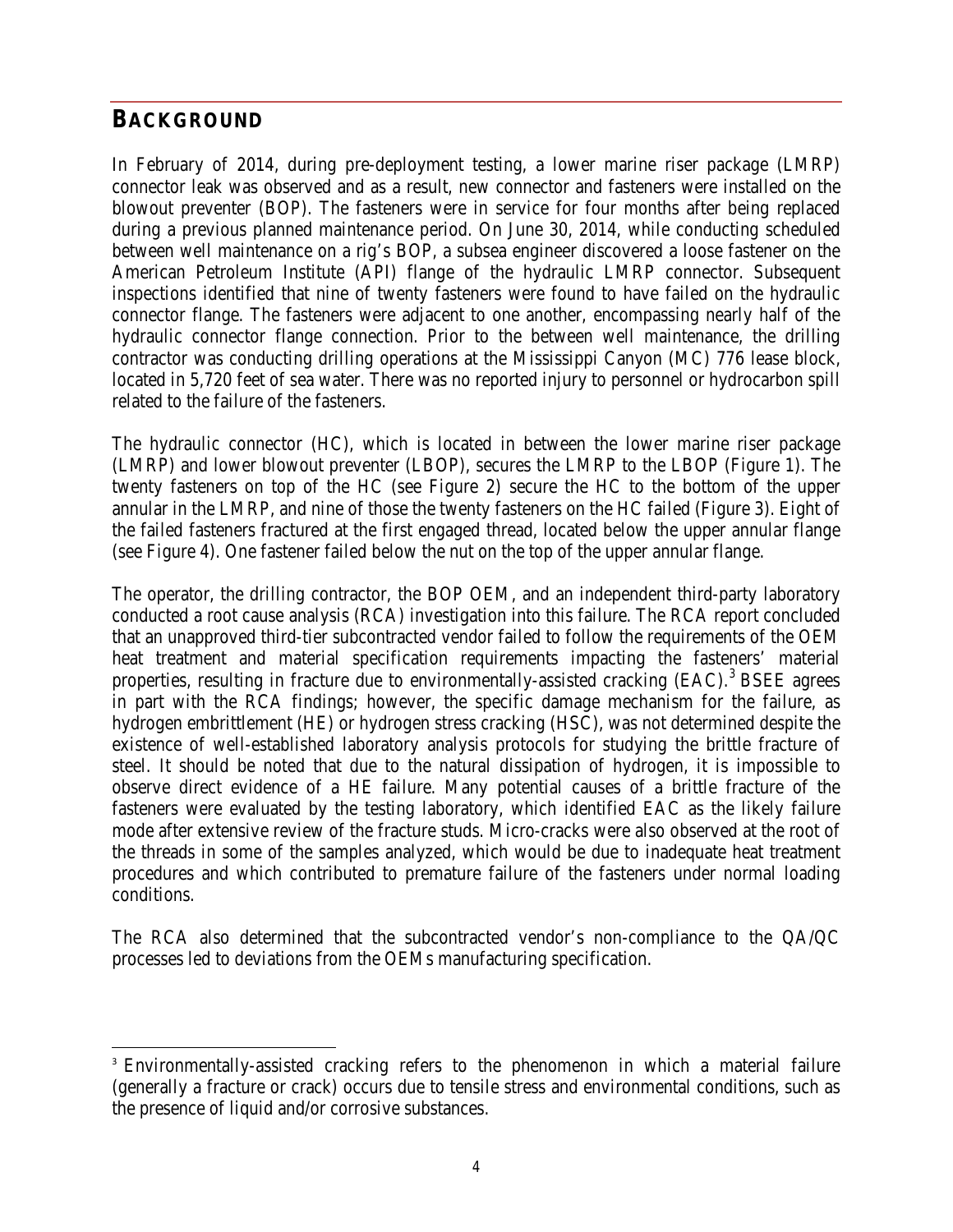# <span id="page-5-0"></span>**ASSESSMENT**

Following the discovery of the fastener condition on June 30, 2014, BSEE convened the QC-FIT within the Office of Offshore Regulatory Programs to evaluate any technology or safety issues associated with the use of fastening equipment in the OCS. In particular, the QC-FIT was tasked with comparing the condition observed at MC 776 and the KC 736 event, and determining if there were industry-wide issues involving equipment or processes that required further action by BSEE and/or the industry. The summary of this evaluation and recommendations are listed below.

# <span id="page-5-1"></span>**POTENTIAL CONTRIBUTING FACTORS**

The three inch diameter fasteners on the HC were made of AISI 4340 steel. A third-party testing laboratory performed a detailed examination of the failed and intact fasteners. The material property analysis included investigation of the steel casting process, chemical composition, hardness values, Charpy impact testing, microstructures, heat treatment procedure, coating processes, and loading simulation. The laboratory evaluated many potential causes of a brittle fracture of the fasteners, and EAC was identified as the likely failure mode after extensive review of the fracture studs. Micro-cracks were also observed at the root of the threads in some of the samples analyzed, which would be due to inadequate heat treatment procedure, contributing to premature failure of the bolts in normal loading conditions.

Ultimately the RCA investigation attributed the failure to non-conformances to the manufacturer's heat treatment material specifications, raw material specification, and quality control compliance impacting the fastener material properties. The operator, contractor, OEM, and independent third-party test laboratory indicated that the RCA conducted was adequate to identify the cause of failure. BSEE reviewed the RCA data and found that the RCA was not able to determine the specific damage mechanism, such as HE or HSC.

Due to the inconclusiveness of the RCA, BSEE recommends that a more detailed investigation be performed by an independent third-party testing laboratory on behalf of the operator to determine the specific damage mechanism, as there are well-established laboratory analysis protocols to study the brittle fracture of steel. It should be noted, however, that due to the natural dissipation of hydrogen, it is impossible to observe direct evidence of a HE failure.

#### **MANUFACTURING**

The RCA determined that the approved second-tier contracted vendor did not follow the manufacturer's specification, which called for ingot cast material. The approved second-tier contracted vendor instead used a continuous casting process for the fasteners' raw material. Continuous cast alloy steel can cause "banding" within the raw material microstructure, which can result in areas of localized high hardness and unexpected mechanical properties. This can contribute to the HE susceptibility of the material.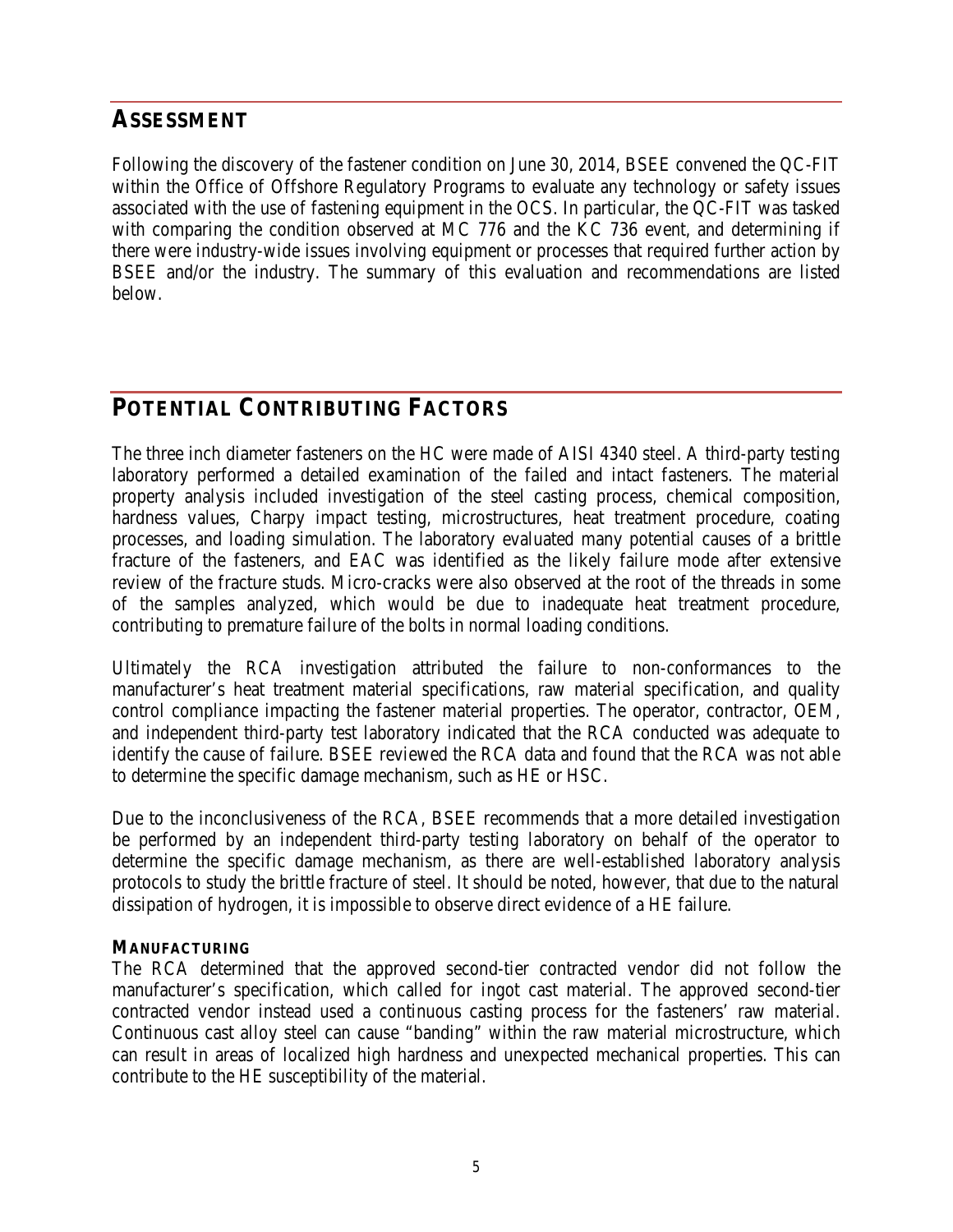Note on banding: continuous casting does promote banding, but under normal conditions the banding does not result in featureless banding identified in API 20E as deleterious to function.<sup>[4](#page-6-0)</sup> Due to a heat treatment furnace failure at the approved second-tier contracted vendor, the heat treatment process was subcontracted to a third-tier vendor that was not approved by the OEM. The unapproved subcontracted third-tier vendor did not follow the OEM specification for the heat treatment procedure for fasteners, which resulted in variation in material hardness values above the 35 hardness Rockwell scale C (HRC) specification limits (see table 1), increasing the material's susceptibility to HE. The RCA also found inconsistencies with testing, measuring, and reporting of material data. The quality management systems (QMS) of the OEM overlooked these inconsistencies during the initial acceptance of the fasteners and allowed for deviations from the OEM specifications.

Per the OEM's Global QMS, all the outsourced critical processes are subject to a QMS Technical Audit/Process Validation. This requirement is documented in each purchase order. The approved second-tier contracted vendor subcontracted the heat treatment of the fasteners to a third tier vendor that was not approved by the OEM; despite the note specified in the purchasing order stating "Verify and utilize OEM Approved Vendor for Special processes."

#### **HARDNESS**

The OEM's material specification had specified HRC values with a range of 31-35 for these fasteners. Testing showed HRC values ranging from a minimum of 27 to a maximum of 41 (see Table 1). Four of the nine failed fasteners had average hardness values below 35 HRC and five of the nine failed fasteners had average hardness values above 35 HRC. Seven of the eleven intact fasteners had average hardness values below 35 HRC and four of the eleven intact fasteners had average hardness values above 35 HRC. The fastener flange location and correlating hardness values can be seen in Figure 5.

Note: BSEE has concerns with the use of fasteners with hardness values exceeding 34 HRC in subsea applications as it increases their susceptibility to EAC.

#### **COATING**

 $\overline{a}$ 

Zinc electroplating with a yellow chromate coating was used to protect the fasteners from corrosion. The third-party testing laboratory examination of the failed fasteners showed no coating present due to corrosion at locations where fractures had occurred. The source of hydrogen was not determined during the industry RCA, as this was outside the scope of testing. It should be noted that the zinc coating helps prevents corrosion during storage of the fasteners and to a certain degree acts as a corrosion protection layer, along with cathodic protection, in subsea application.

#### **INSTALLATION TORQUE**

Installation torque values for the fasteners were not adjusted for the lubrication coefficient of friction and may have been a contributing factor in this failure. The coefficient of friction is a major contributing factor in the calculation of fastener torque and stress. This coefficient of

<span id="page-6-0"></span><sup>&</sup>lt;sup>4</sup> The deleterious banding is defined per ASTM 1268 A.1.20. The banding displayed in the parts that were analyzed was not of this type, but did show hard spots indicating a problem with the heat treatment/tempering process.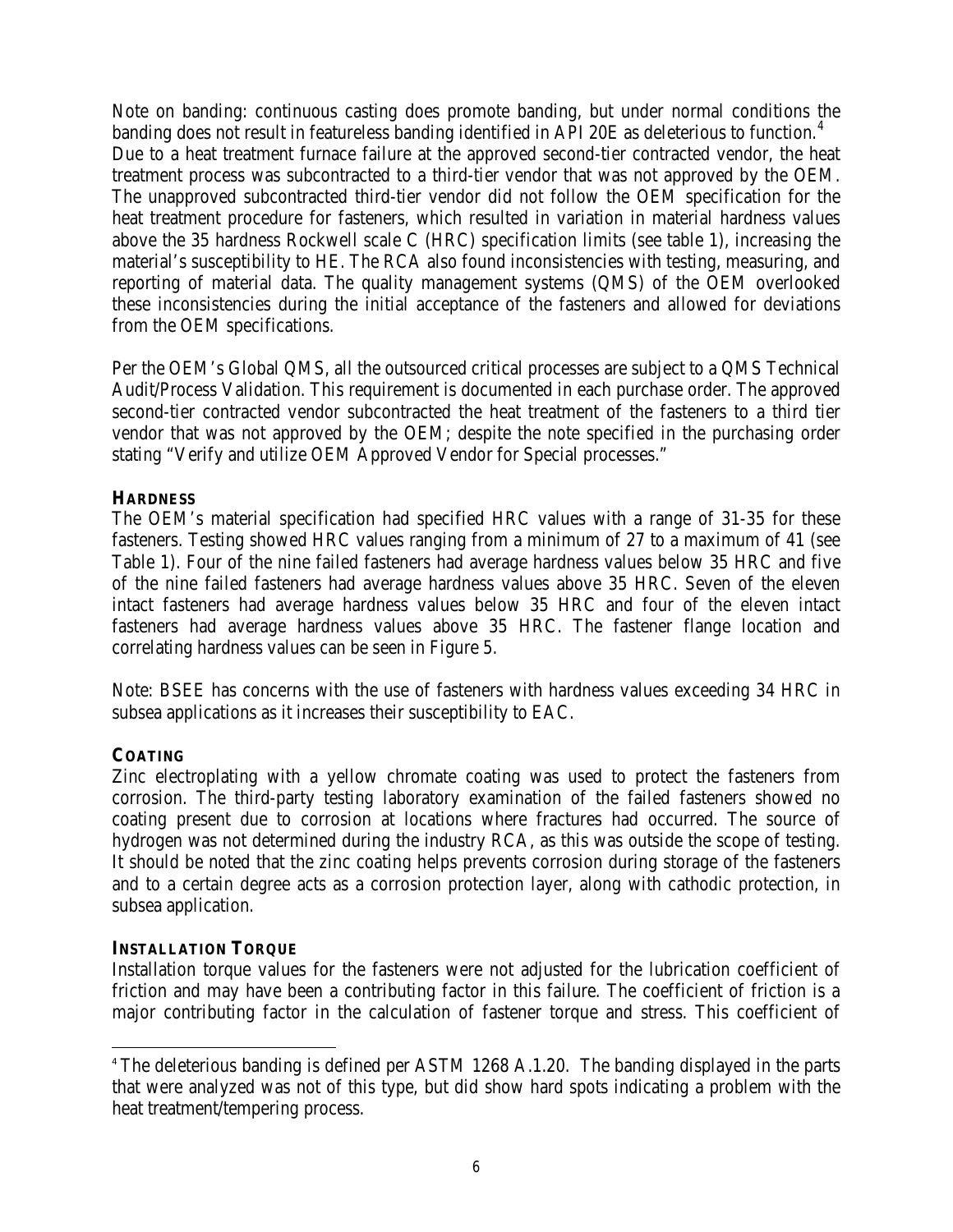friction can vary significantly based on the type of lubrication used, which can lead to improper torqueing of fasteners and overstressing of the material. The OEM's review of the fastener torque pre-stress showed an acceptable safety factor. While installation torque values were not adjusted on the rig during the installation of the connector, the RCA team found that the torque values and lubricant used would have resulted in a preload on the fasteners that fell within an acceptable range provided by the OEM, as described in the RCA report. The torque wrench used on the rig was sent to its OEM to verify its calibration – no issues were identified. The fractography described in the RCA identified that the failure pattern would likely not be due to an under/over torque load failure. As a result, this is not likely to be a contributing factor.

# **RECOMMENDATIONS:**

- Industry should develop improved QA/QC practices to verify manufacturing processes and fastener material properties at each stage of an OEM's supply chain. QA/QC practices should include controls for producing expected products and identifying nonconformities to applicable standards and specifications.
- Industry should develop improved OEM QMS for better oversight of second- and thirdtier vendors subcontracted during the fastener manufacturing processes.
- Industry and BSEE should develop a joint research project on fasteners to determine the ideal material and coating properties and related torque values for subsea service.
- Industry should consider further investigation to determine the specific mechanism of the fastener failure, why some of the fasteners with hardness values within the OEM specification failed, and why some with hardness values above the specification did not fail.
- Industry should develop best practices and/or specifications regarding manufacturing and QA/QC processes that may help to prevent similar failures from recurring.

# <span id="page-7-0"></span>**APPLICABLE INDUSTRY STANDARDS**

#### **MATERIAL PROPERTIES**

 $\overline{a}$ 

The various industry standards with material property requirements (hardness, tensile, yield, elongation, chemistry) for subsea fasteners are not consistent.<sup>[5](#page-7-1)</sup> If such standards had consistent material property requirements it may have prevented similar fastener failures across the industry. This inconsistency was noted in the August 2014 QC-FIT report on connector failures. BSEE is not aware of any final action that resolves these concerns.

The API Spec 20E First Edition "Alloy and Carbon Steel Bolting for Use in the Petroleum and Natural Gas Industry" was published in August of 2012 with Errata published October 2014. The OEM, operator, contractor, and third-party testing laboratory all agree that API Spec 20E is the

<span id="page-7-1"></span><sup>&</sup>lt;sup>5</sup> API, ASTM, NACE, and NORSOK standards (API 6A, API 16A, API 16F, API 17A, ASTM B633, ASTM B849, ASTM B850, ASTM F1941, ASTM F1137, NACE MR0175, and NORSOK-M001) have different material property requirements for the manufacture of fasteners.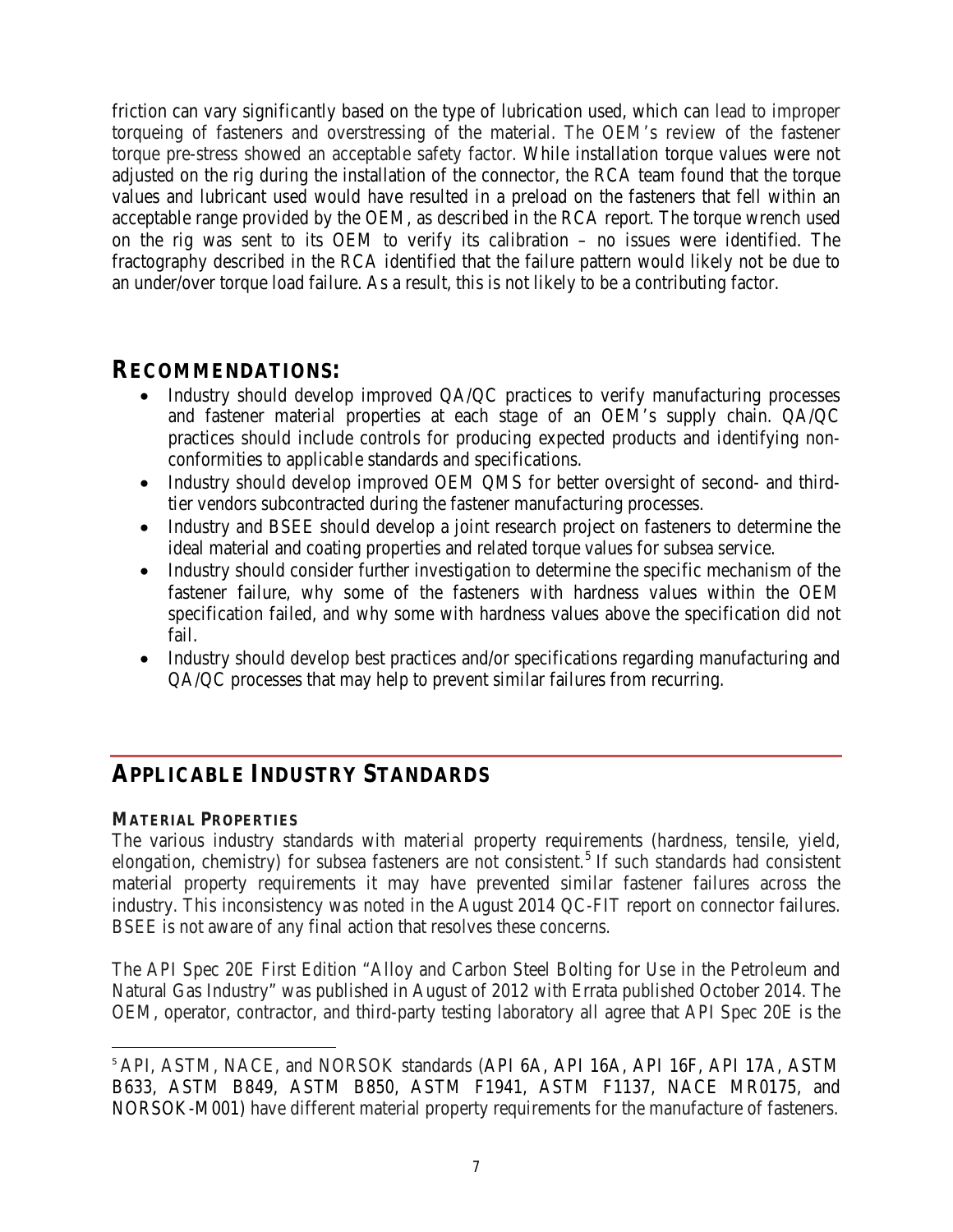appropriate standard to use to address subsea fastener manufacturing concerns. API 20E specifies the requirements for the qualification, production, and documentation of alloy and carbon steel bolting used in oil and gas applications. The OEM and operator indicated that they will incorporate API 20E into their future contracts.

#### **QUALITY ASSURANCE**

 $\overline{a}$ 

API Spec Q1, Spec Q2, and Standard 18LCM (currently in development by API) address quality management, equipment tractability and service risk for manufacturing organizations and service supply organizations, covering both products and services used in the oil and gas industry. The goals of these standards are to improve the overall quality of equipment being used.

API Spec Q1 Eighth Edition – "Specification for Quality Management System Requirements for Manufacturing Organizations for the Petroleum and Natural Gas Industry" provides the framework for a manufacturer's quality management system used in the oil and gas industry. The purpose of these requirements is to ensure that equipment is manufactured pursuant to a quality management system that will help to ensure conformance to the specified requirements.<sup>[6](#page-8-0)</sup> A revised ninth edition of Spec Q1 was published in June 2013. The August 2014 QC-FIT report regarding fastener failures in KC 736 recommended that this document be revised to address multiple tiers of subcontractors. A revision to address this concern has been proposed in recent API standards meetings, but no definitive action has been taken as of the date of publication of this report.<sup>[7](#page-8-1)</sup>

API Spec Q2 First Edition - "Specification for Quality Management System Requirements for Service Supply Organizations for the Petroleum and Natural Gas Industry" defines the fundamental QMS requirements and service controls for the service supply organizations. The first edition of Q2 was published in December of 2011, and an API workgroup has been working on implementation and interpretation of this standard in the industry. This standard could apply to the repair and servicing of equipment using subsea fasteners.

API Standard 18LCM First Edition - "Standard for Product Lifecycle Management for the Petroleum and Natural Gas Industry" is currently being drafted by an API subcommittee. This new standard will address the lifecycle management of equipment used in the petroleum and natural gas industry. When complete, this standard will provide guidance for tracking a piece of equipment's compliance to its original and/or current manufacturing and design requirements, product standards, and industry/product-specific technical and regulatory requirements,

<span id="page-8-0"></span><sup>&</sup>lt;sup>6</sup> Companies that have a quality assurance program in place that meets the requirements of API Spec Q1 and have passed an audit are eligible to use the API Monogram which demonstrates compliance with industry standards.

<span id="page-8-1"></span><sup>7</sup> BSEE regulations incorporate the API Spec Q1 quality assurance requirements for safety and pollution prevention equipment in 30 CFR 250.806. The proposed BSEE Well Control Rule also requires the use of API Spec Q1 for various well control components. BSEE regulations currently incorporate API Spec Q1 Eighth Edition – "Specification for Quality Management System Requirements for Manufacturing Organizations for the Petroleum and Natural Gas Industry" for production safety equipment. The 9th edition requires that improved quality management system requirements be developed and may be adopted in the future.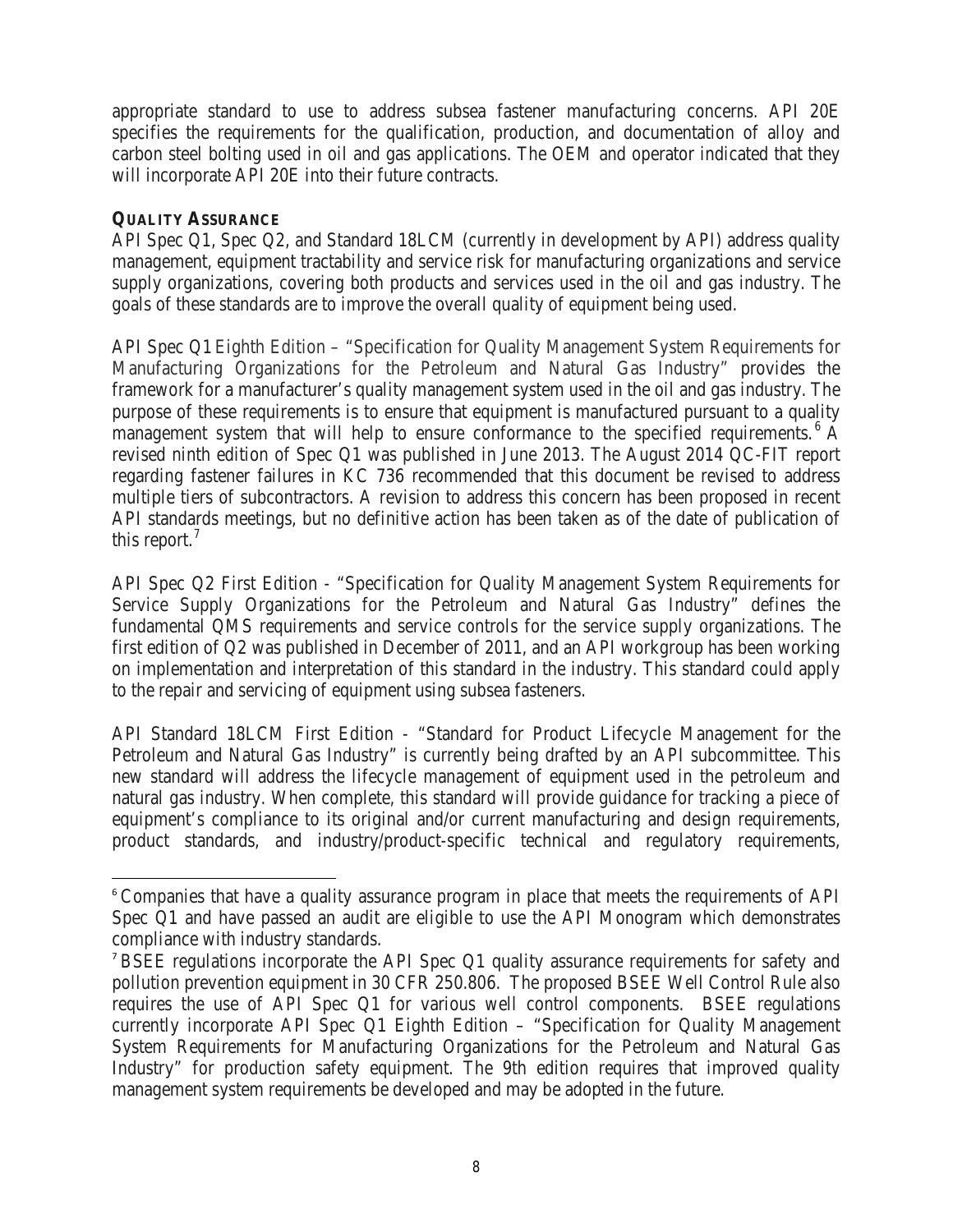throughout its lifecycle. API Standard 18LCM First Edition is planned to be a companion document to API Q2.

## **QUALITY MANAGEMENT SYSTEMS**

Quality Management Systems (QMS) is in reference to API Q1 & API Q2 specifications where these industry standards establish minimum requirements for organizations that manufacture products or provide services or service-related products for use in the petroleum and natural gas industry.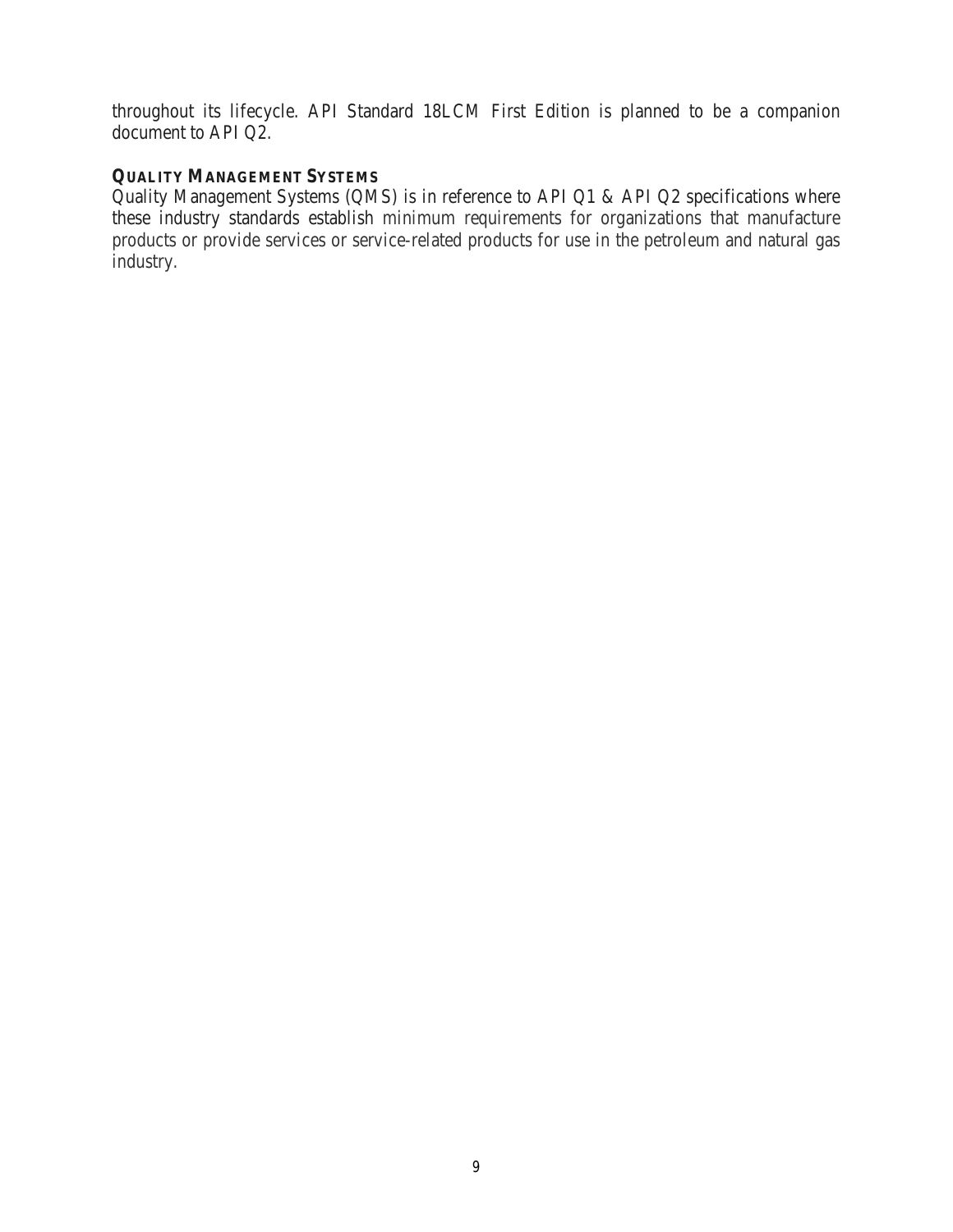# <span id="page-10-0"></span>**COMPARISON OF MC 776 TO KC 736 INCIDENT (SIMILARITIES AND DIFFERENCES)**

The failure of subsea fasteners due to environmentally-assisted corrosion continues to affect offshore safety and environmental protection. The failure observed at MC 776 has similarities to an incident which occurred on KC 736:

- 1. Failure of the fasteners was mainly due to EAC.
	- a. In the MC 776 failure, the third-party testing laboratory narrowed the EAC failure mechanism down to either HE or HSC.
	- b. In the KC 736 incident, the third-party testing laboratory narrowed the failure down to EAC but the specific failure mechanism could not be determined without further study. Micro-cracks were observed at the root of the threads in some of the samples analyzed, which would be due to an inadequate heat treatment procedure contributing to premature failure of the fasteners under normal loading conditions.
- 2. Failures of fasteners were in similar locations on the BOP.
	- a. In the MC 776 failure, nine out of twenty fasteners on the API flange fractured as part of the HC between the LMRP and the LBOP.
	- b. In the KC 736 incident, all thirty six fasteners fractured as part of the HC between the LMRP and the LBOP.
- 3. Zinc electroplating with a yellow chromate coating was applied to the fasteners as a protective coatings for subsea use.
	- a. In the MC 776 failure, the subcontracted coating vendor followed pre- and postbake procedures which incorporate ASTM B633.
	- b. In the KC 736 incident, the subcontracted coating vendor relied on an outdated ASTM B633 standard, which resulted in foregoing the post-baking step which increased the risk of HE.
- 4. Material hardness concerns were identified.
	- a. In the MC 776 failure, the hardness of nine out of twenty fasteners was above 35 HRC (36-43HRC). This was outside of the OEM specification (31-35 HRC).
	- b. In the KC 736 incident, the hardness of all the fasteners was between 36-38 HRC. This was within the OEM specifications (34-38 HRC).
	- c. BSEE has concerns with the use of fasteners with hardness values exceeding 34 HRC in subsea applications as it increases their susceptibility to EAC.
- 5. OEM QA/QC practices led to several unidentified nonconformities to the manufacturing specification.
	- a. In the MC 776 failure, an unapproved subcontracted third-tier vendor conducted improper heat treatment by not following manufacturer specifications.
	- b. In the KC 736 incident, a subcontracted third-tier vendor relied upon an obsolete version of ASTM standard B633 resulting in the fasteners not receiving the ASTM 633-required post-bake electroplating treatment.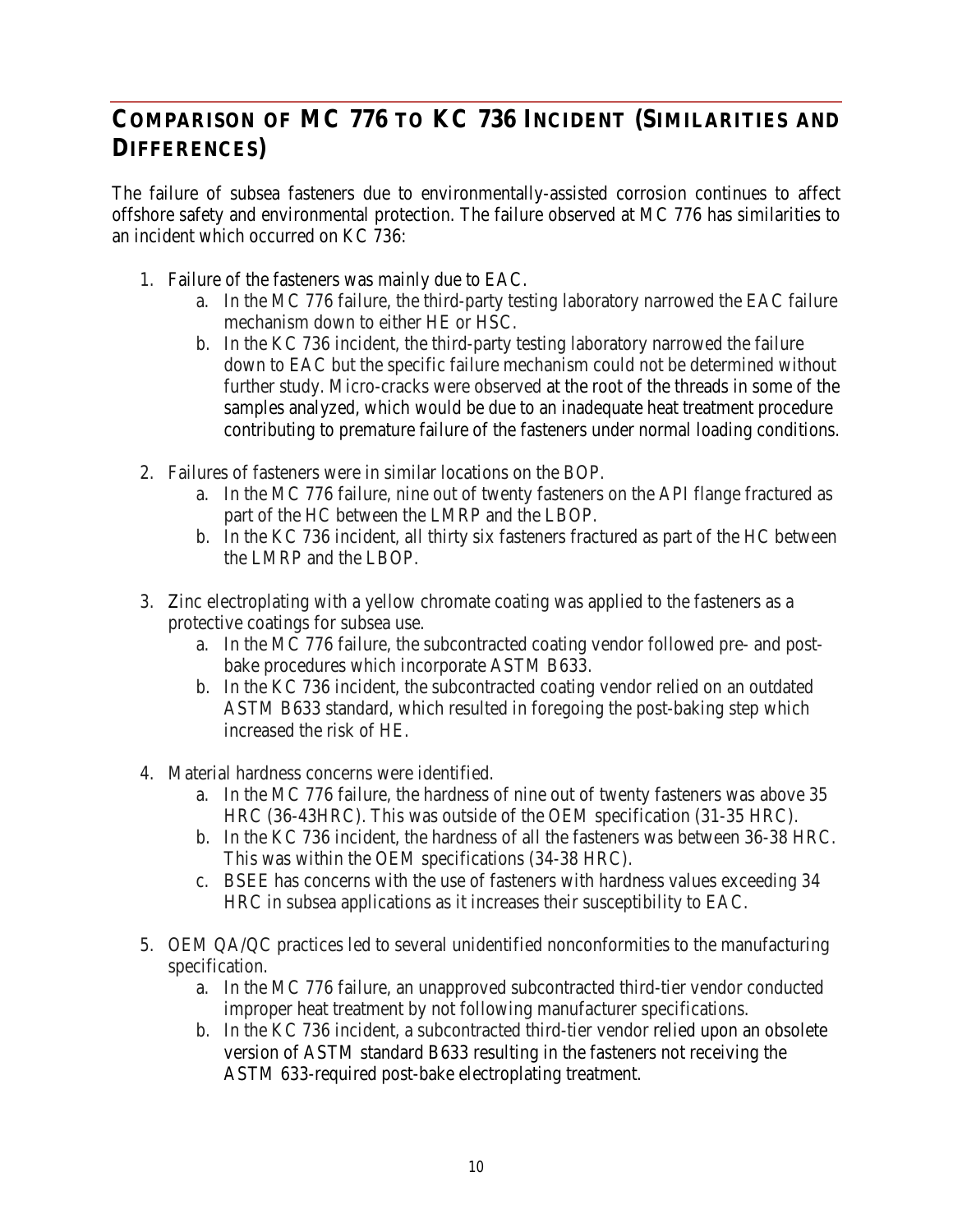The similarities between the MC 776 and KC 736 failures may also be shared by other incidents and/or events, some of which were noted in the QC-FIT report published in August 2014 such as the 2003 BP Thunder Horse failure. The Thunder Horse platform also experienced riser bolt and bolt insert failures resulting from HE. For additional information see the QC-FIT Evaluation of Connector and Bolt Failures report referenced herein.

The KC 736 incident resulted in an environmental release of drilling mud and was reported to the BSEE pursuant to the regulations. The OEM took an active role in ensuring that information related to the incident was provided to the industry. The MC 776 incident could be classified as a "near-miss" and was discovered by  $BSEE^8$  $BSEE^8$  in July 2014.

 $\overline{a}$ 

<span id="page-11-0"></span><sup>&</sup>lt;sup>8</sup> API Q1 Eighth Edition Section A.8 states: "API solicits information on products that are found to be nonconforming with API-specified requirements, as well as field failures (or malfunctions), which are judged to be caused by either specification deficiencies or nonconformities with APIspecified requirements. Customers are requested to report to API all problems with API monogrammed products. A nonconformance may be reported using the API Nonconformance Reporting System available at http://compositelist.api.org/ncr.asp." BSEE does not believe that the customers in either incident reported the failure to API despite both OEMs being API Licensees.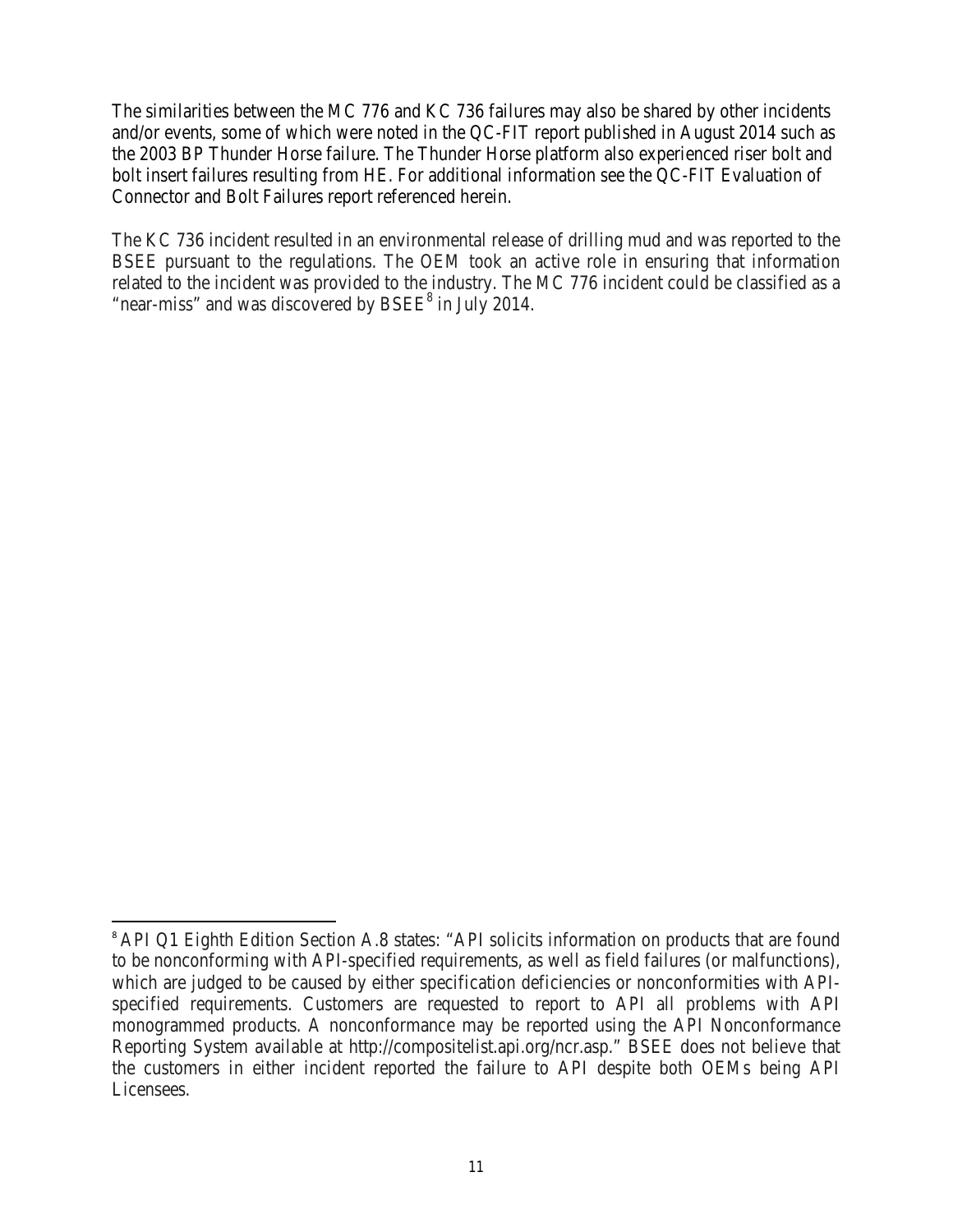# <span id="page-12-0"></span>**SUMMARY OF RECOMMENDATIONS**

The following are the combined recommendations of the QC-FIT evaluation team:

- 1. Due to the inconclusiveness of the RCA, BSEE recommends that a more detailed investigation be performed by an independent third-party testing laboratory on behalf of the operator to determine the specific damage mechanism and root cause of the failure. The RCA should be updated when the mechanism of failure and root cause are identified.
- 2. Industry should develop improved QA/QC practices to verify manufacturing processes and fastener material properties at each stage of an OEM's supply chain. QA/QC practices should include controls for producing expected products and identifying non-conformities to standards and specifications.
- 3. BSEE and/or industry should consider funding a joint research project on fasteners to determine the ideal material and coating properties, related torque values, and the impact of the stress load conditions at the LMRP on the fastener performance and reliability during subsea service.
- 4. BSEE and/or industry should consider funding a joint research project on fasteners to evaluate the impact of the stress load conditions at the LMRP on the fasteners' performance and reliability during subsea service. The stress load conditions at the LMRP assembly are critical, as evidenced by the failures that occurred in both the MC 776 and KC 736 incidents.
- 5. Industry should consider further investigation to determine the specific mechanism of the fastener failure, why some of the fasteners with hardness values within the OEM's specification failed, and why some with hardness values above the specification did not fail.
- 6. Industry should perform a comprehensive review of industry standards and develop consistent guidance for ideal material property requirements for subsea fastener manufacturing. The review should also include a comprehensive analysis of manufacturing best practices and environmental service conditions for subsea fasteners.
- 7. BSEE should evaluate API Spec 20E First Edition "Alloy and Carbon Steel Bolting for Use in the Petroleum and Natural Gas Industry" for incorporation by reference into regulations for consistency in material property requirements, with the aim to improve offshore safety and environmental protection.
- 8. BSEE should review the latest edition of API Spec Q1 Ninth Edition "Specification for Quality Management System Requirements for Manufacturing Organizations for the Petroleum and Natural Gas Industry" for consideration to be incorporated into regulations, and closely monitor the industry's adoption of API Spec Q2 First Edition "Specification for Quality Management System Requirements for Service Supply Organizations for the Petroleum and Natural Gas Industry" and consider evaluating whether this specification should be incorporated into regulations.
- 9. Industry should finalize API Standard 18LCM First Edition "Standard for Product Lifecycle Management for the Petroleum and Natural Gas Industry" and BSEE evaluate whether this specification should be incorporated into regulations if not adopted by industry.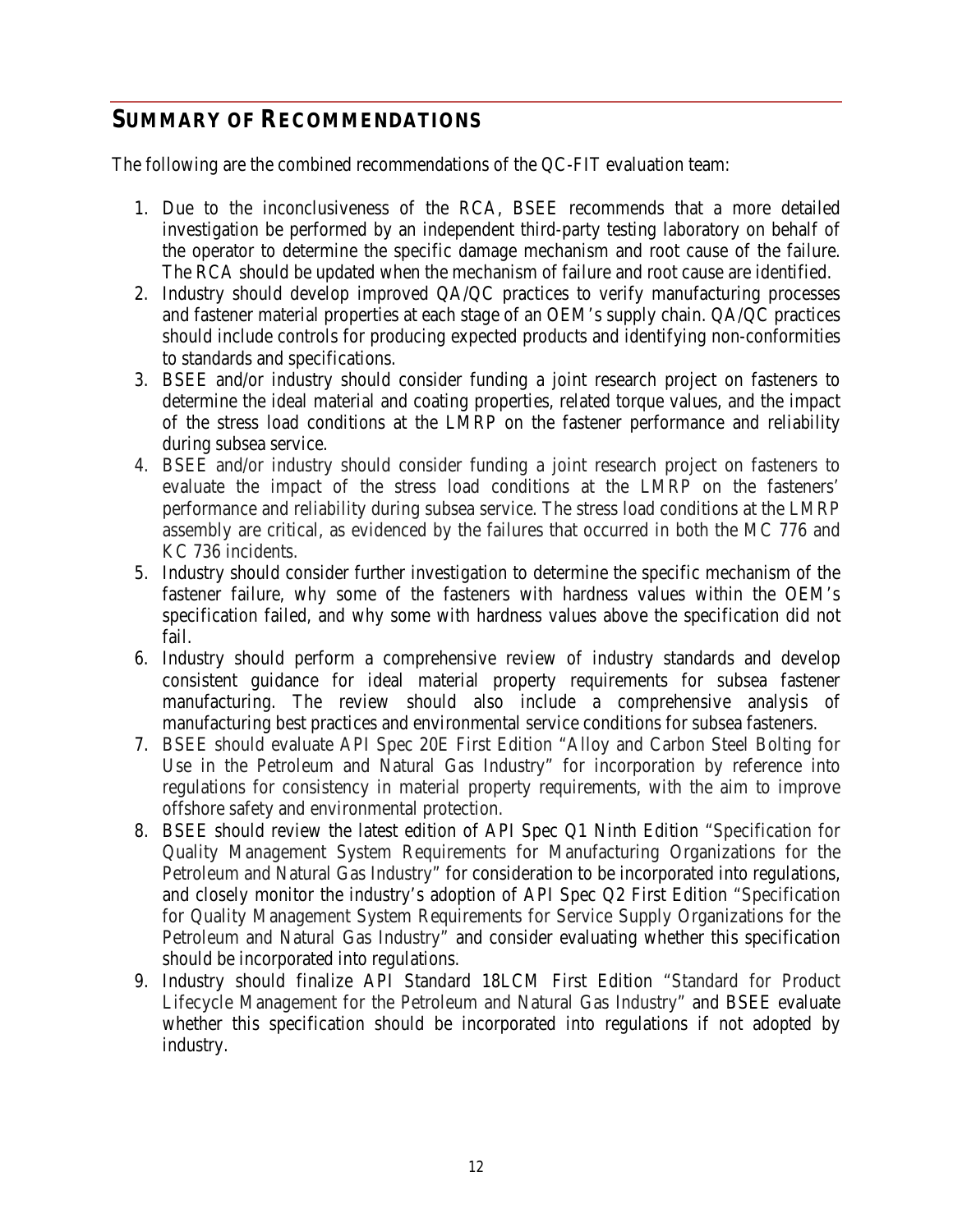- 10. As noted in the previous QC-FIT report, industry needs to develop better processes to ensure that failures of components in safety critical equipment are collected, analyzed, and reported to the industry.
- 11. Industry should develop and improve the API Spec Q1 quality management standard to address the oversight and auditing of subcontracted second- and third-tier vendors who perform a manufacturing process in the manufacturing chain. This would ensure proper manufacturing at the lowest levels. The industry and BSEE should also review API RP75 Third Edition, May 2008 'Recommended Practice for Development of a Safety and Environmental Management Program for Offshore Operations and Facilities' and the BSEE SEMS regulation (Subpart S), October 2010 to ensure that the sections on mechanical integrity and contractor qualification are sufficiently robust.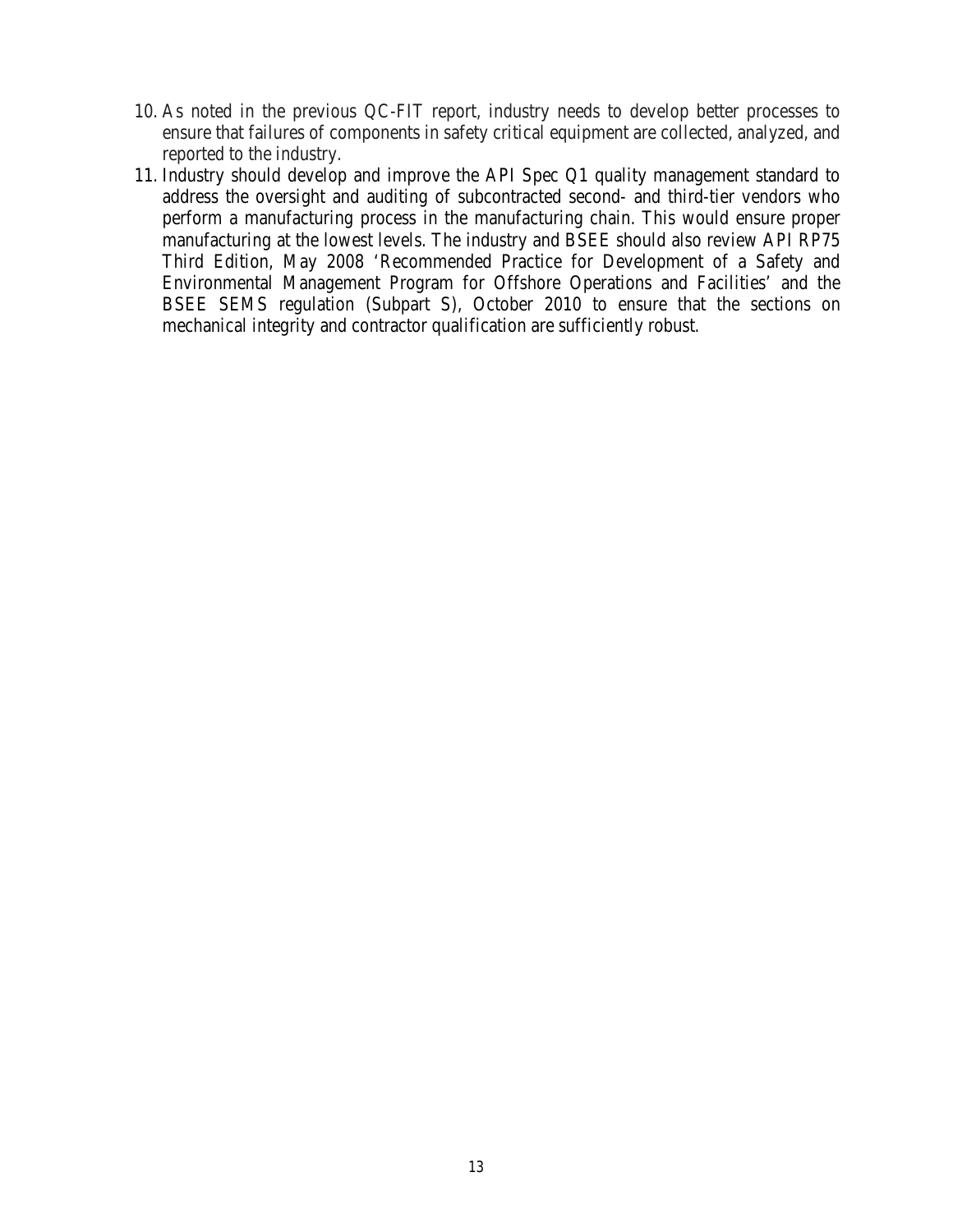# <span id="page-14-0"></span>**FIGURES**



<span id="page-14-1"></span>Figure 1: LMRP / HC / lower BOP assembly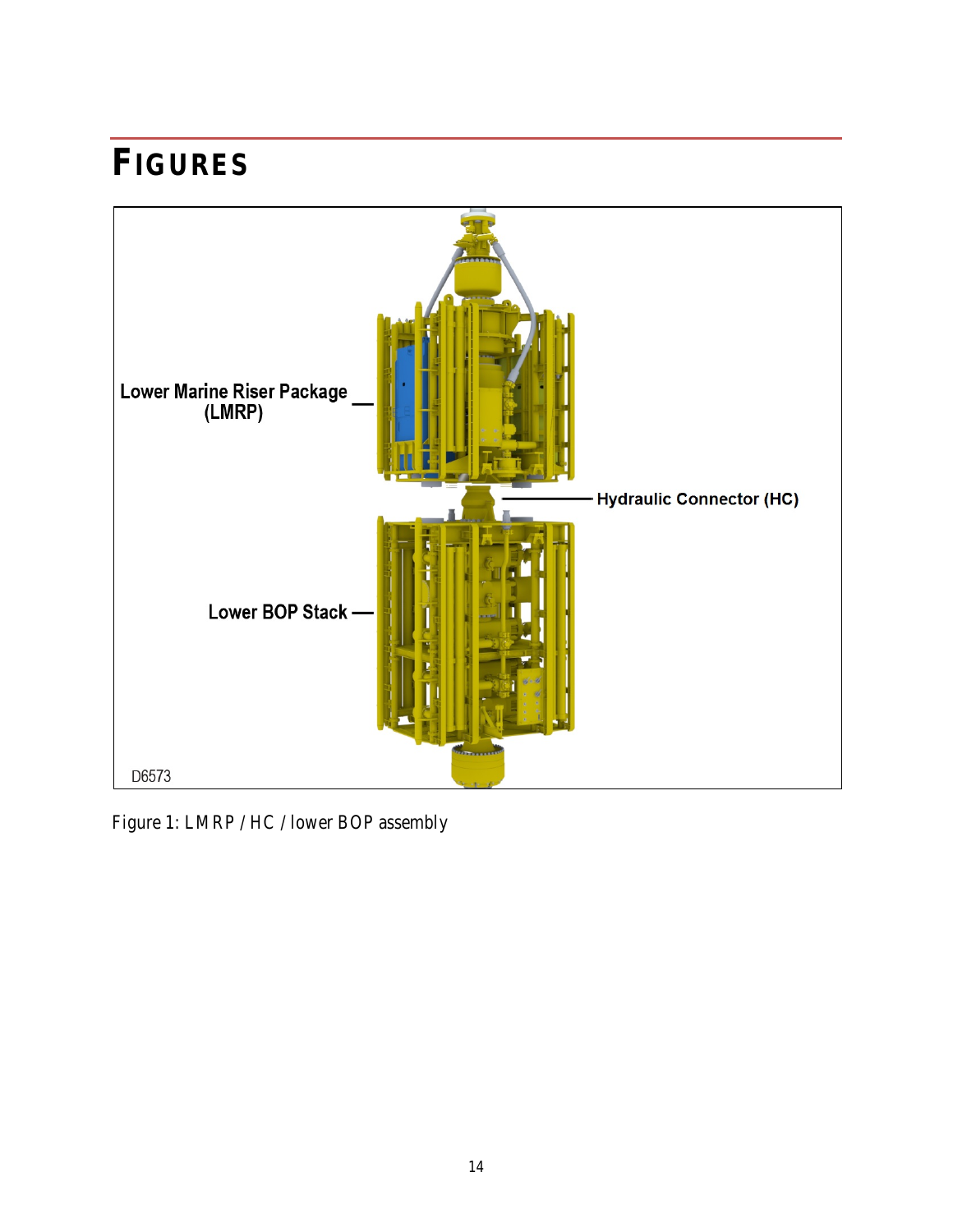

Figure 2: Hydraulic connector showing fasteners [\(WWW.C-A-M.COM\)](http://www.c-a-m.com/)

<span id="page-15-1"></span><span id="page-15-0"></span>

Figure 3: Hydraulic connector sheared fastener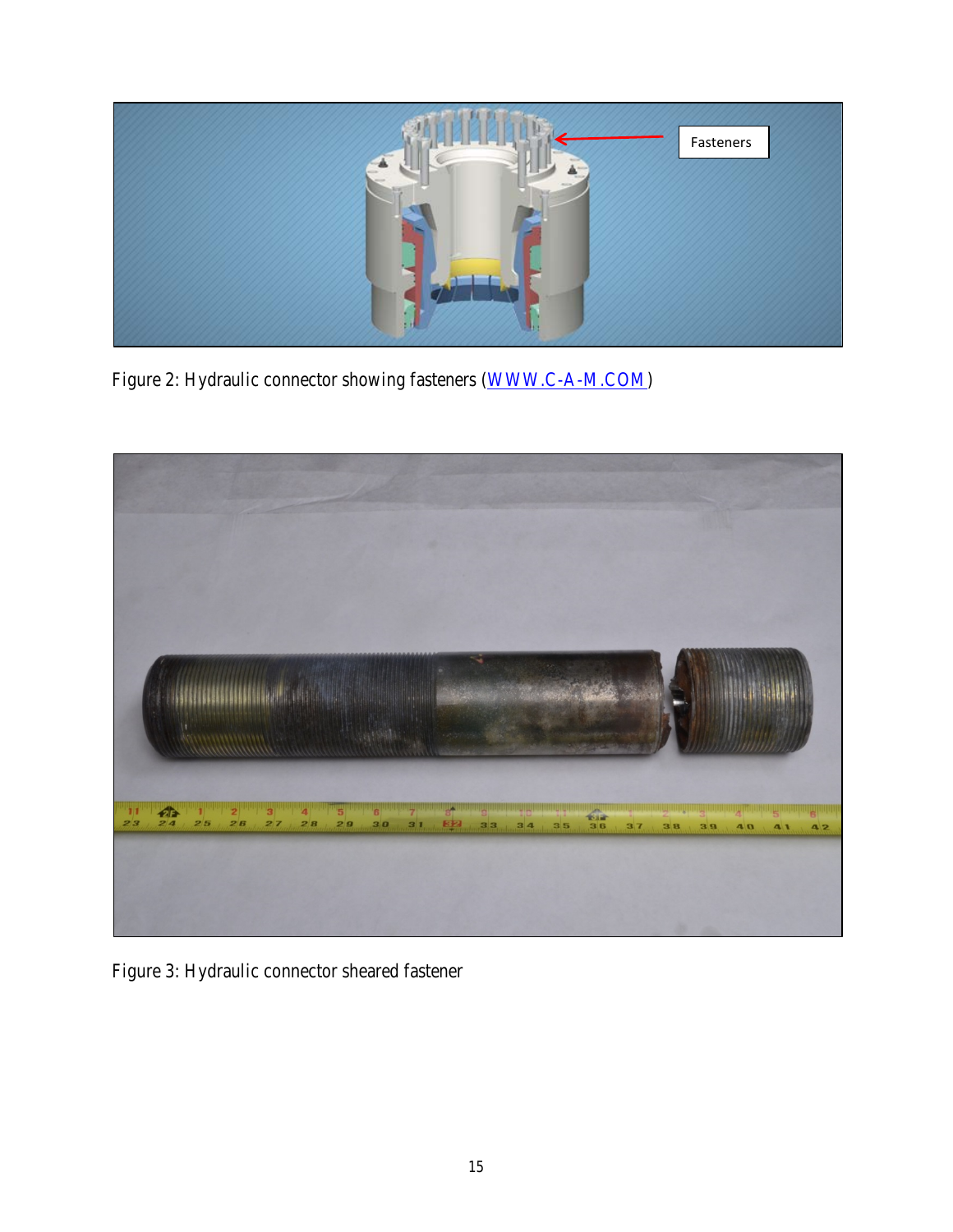<span id="page-16-0"></span>

Figure 4: Hydraulic connector flange/fasteners showing failures and first engaged threads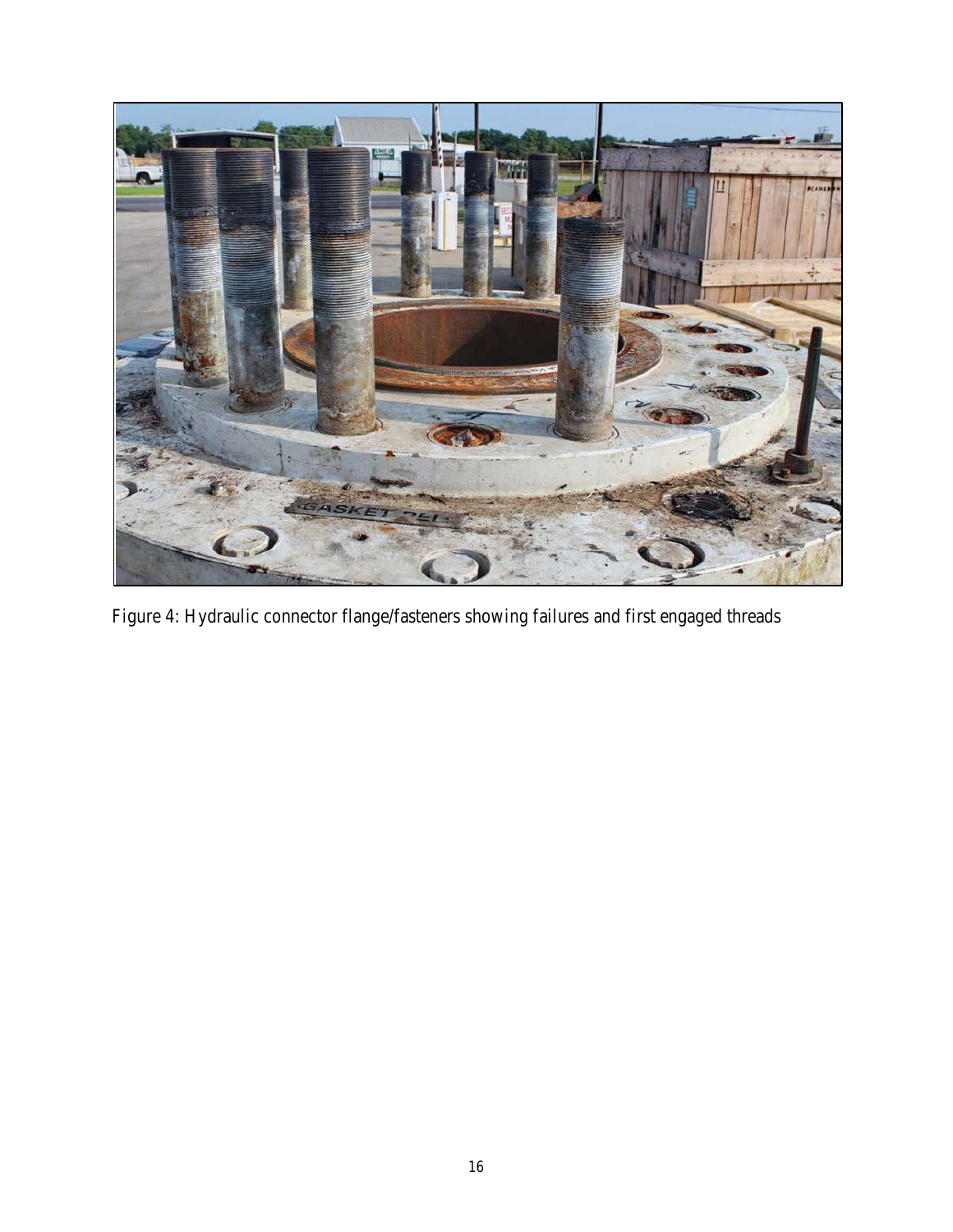

<span id="page-17-0"></span>Figure 5: Fracture location and corresponding Rockwell Hardness Values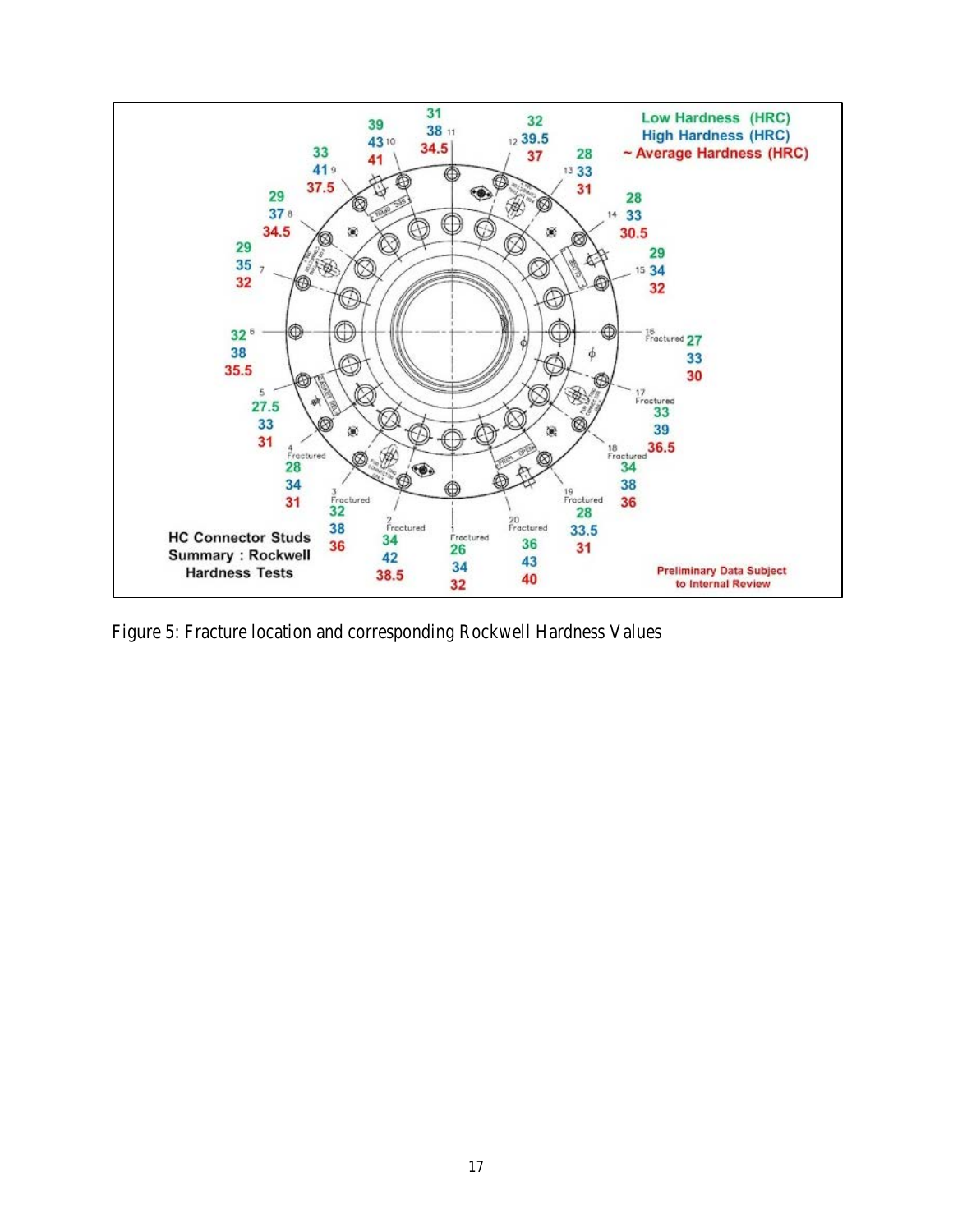| <b>UEM SPECIFICATION 31-33 HRC</b> |                  |                                  |                |         |  |  |
|------------------------------------|------------------|----------------------------------|----------------|---------|--|--|
| <b>Fastener</b>                    | <b>Condition</b> | <b>Rockwell Hardness C (HRC)</b> |                |         |  |  |
|                                    |                  | <b>Minimum</b>                   | <b>Maximum</b> | Average |  |  |
| 1                                  | Failed           | 26                               | 34             | 32      |  |  |
| $\overline{2}$                     | Failed           | 34                               | 42             | 38.5    |  |  |
| 3                                  | Failed           | 32                               | 38             | 36      |  |  |
| $\overline{4}$                     | Failed           | 28                               | 34             | 31      |  |  |
| 5                                  | Intact           | 27.5                             | 33             | 31      |  |  |
| 6                                  | Intact           | 32                               | 38             | 35.5    |  |  |
| 7                                  | Intact           | 29                               | 35             | 32      |  |  |
| 8                                  | Intact           | 29                               | 37             | 34.5    |  |  |
| 9                                  | Intact           | 33                               | 41             | 37.5    |  |  |
| 10                                 | Intact           | 39                               | 43             | 41      |  |  |
| 11                                 | Intact           | 31                               | 38             | 34.5    |  |  |
| 12                                 | Intact           | 32                               | 39.5           | 37      |  |  |
| 13                                 | Intact           | 28                               | 33             | 31      |  |  |
| 14                                 | Intact           | 28                               | 33             | 30.5    |  |  |
| 15                                 | Intact           | 29                               | 34             | 32      |  |  |
| 16                                 | Failed           | 27                               | 33             | 30      |  |  |
| 17                                 | Failed           | 33                               | 39             | 36.5    |  |  |
| 18                                 | Failed           | 34                               | 38             | 36      |  |  |
| 19                                 | Failed           | 28                               | 33.5           | 31      |  |  |
| 20                                 | Failed           | 36                               | 43             | 40      |  |  |

#### **OEM SPECIFICATION 31-35 HRC**

<span id="page-18-0"></span>**Table** 1: Measured hardness values of fasteners (as recorded by third-party testing laboratory)